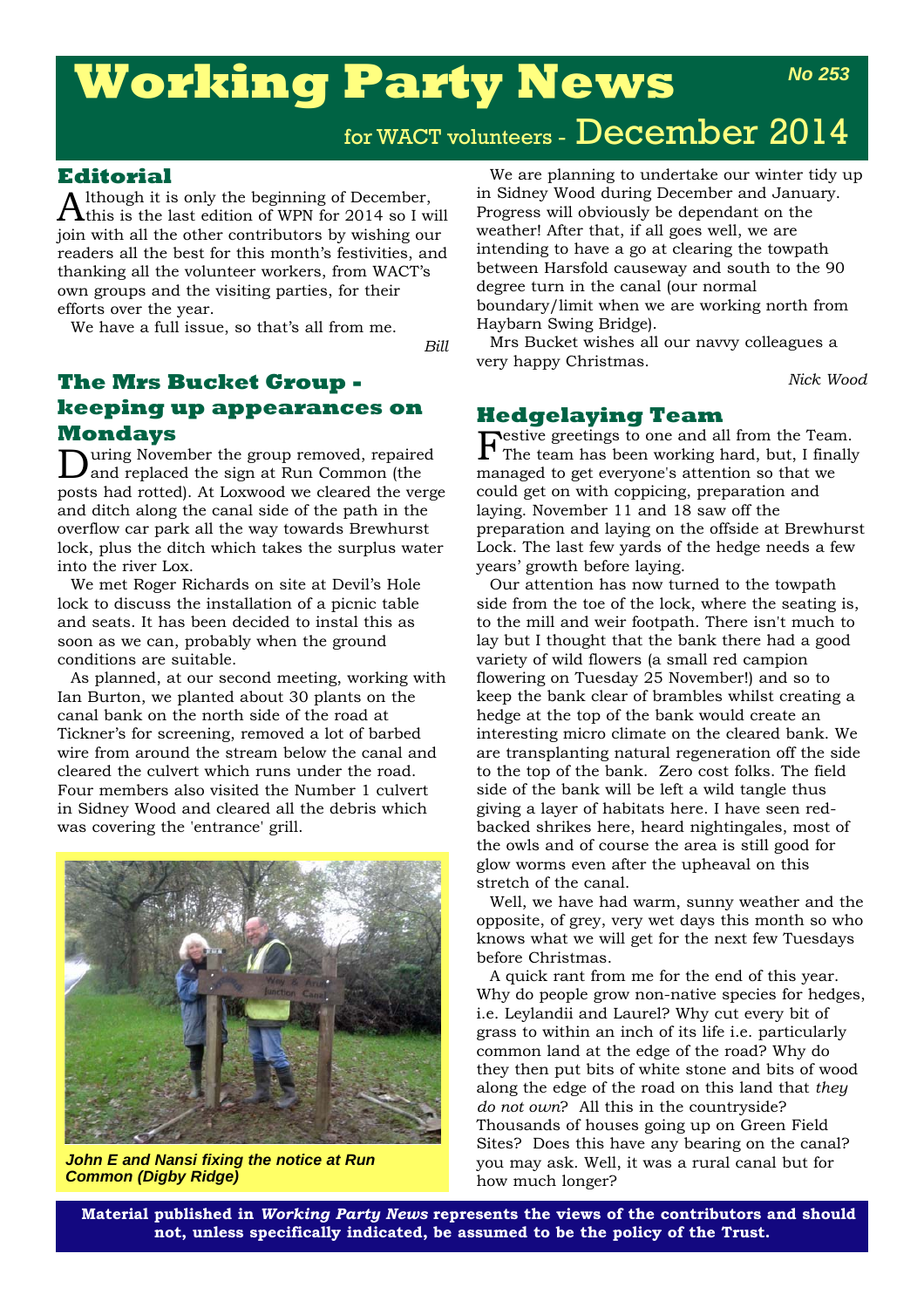Answers on a postcard to Mrs Trellis at her usual address. I'm sorry, I haven't a clue! But, Happy Festivities to you all.

Future gatherings of the clan will remain on Tuesdays for the time being.

*Keith Nichols*

# **Thursday and Sunday Group - Southland and Northwards**

The Devil's Hole pound filled rapidly following the recent heavy rain. The 'monk' is working satisfactorily and the by-wash pipes round Southland Lock worked well too. The purpose of the by-wash is to reduce the water level in winter above the lock so that the land drains are not submerged, causing them to silt up during the wet season. The next thing in that regard is to put in a stopper plate so that the water in the Southland Pound can be brought up to summer level. When building Devil's Hole Lock we put two yellow pipes under the towpath to divert the water from the works. These are at about winter water level and the structure to lift the water level to summer water level is the next task. Protecting the bank with riprap to stop it being damaged by the winter overflow water through the pipes has also to be done.

Work at Gennets Bridge Lock is still on hold. The application for an EPSM licence to Natural England was bounced a second time, again asking for more information. We have sought help from the Canal & River Trust where the Montgomery Canal has been going through exactly the same hassle. Through contacts in the House of Lords we now hope to get a visit from Natural England, a year after it was originally requested, with the hope that a licence will be granted and work can start next July.

The linear park aspects of the Wey & Arun that I have worked on since 1990, were vindicated when it was reported that three kingfishers were seen, at the same time, on the canal in Loxwood. While working on the canal I have only twice seen this schedule 2 bird, fleetingly on both occasions.

Repairs and modification to Gennets Pound Sluice and Barberry Bridge are now continuing.

At Baldwins Knob Lock, the pointing has been completed and there has been a significant improvement, but there is still leakage through the wall, when the lock is more than half full of water. By leaving the bottom gates open in winter two things happen. First there is no leakage through the walls, which causes erosion behind the wall evidenced by the unevenness of the ground on the off side, which may be a trip hazard. Secondly the pound above could be set to a winter water level, still suitable for boats, but more able to take the rapid rises of canal level when the River Lox and its tributaries flood into the canal. The canal banks are generally 300mm (12in) above maximum water level. Christmas 2013 saw the canal south of Brewhurst about 6ft over its normal level, which was extreme. Hence the work to lift the towpath south of Brewhurst Lane to give about 600mm (2ft) clearance will continue when the ground is dry next year. Related to this is the need to keep the culverts under the canal (and there are two at Brewhurst) clear of debris and blockages that can cause flooding. At BKL there is still leakage through the lock wall that is hoped to address in March next year.

The Thursday & Sunday Group meets at 09:30. Because the work is taking the group to a number of different sites, our current practice is to email a work briefing form before the working day. Please email Eric Walker if you want to get on that circulation list.

*Eric Walker*

**Tickner's Heath Depot**<br>Dleased say that we have had a rather quiet Pleased say that we have had a rather quiet month. Mick Jones and Francis Wellerd managed to complete the two canal side noticeboards and showing a desire to travel immediately volunteered to so site them, (you know the definition of a volunteer - answers to yours truly on the back of a tenner).

Ken Bacon and Richard Powell, not to be

| <b>Name</b>           | <b>Group/Project</b>      | <b>Tel</b>                              | e-mail                         |
|-----------------------|---------------------------|-----------------------------------------|--------------------------------|
| <b>WACT Office</b>    | General enquiries         | 01403 752403                            | office@weyandarun.co.uk        |
| David Daniels         | Visiting working parties  | 01483 505566 Mon-<br>Thurs 8.30-12.30pm | support@weyandarun.co.uk       |
| Michael Bates         | Health & Safety Officer   | 07786 323515                            | michael_bates@weyandarun.co.uk |
| Eric Walker           | Loxwood Projects          | 07717 855340                            | tsg@weyandarun.co.uk           |
| Ray Pick              | MidWeek Working Party     | 01483 272443                            | anne.pick@btinternet.com       |
| John Empringham       | Monday Group              | 01483 562657                            | mondaygroup@weyandarun.co.uk   |
| <b>Kev Baker</b>      | Loxwood Link              | 02380 861074                            | loxwoodlink@weyandarun.co.uk   |
| John Smith            | <b>Tickner's Depot</b>    | 01903 235790                            | depot@weyandarun.co.uk         |
| <b>Tony Clear</b>     | Winston Group (Lordings)  | 01903 774 301                           | winstonsgroup@weyandarun.co.uk |
| <b>Keith Nichols</b>  | Hedge laying              | 01403 753882                            | hedging@weyandarun.co.uk       |
| <b>Bill Nicholson</b> | Northern working parties  | 01844 343 369                           | bill@nwpg.org.uk               |
| <b>Bill Thomson</b>   | <b>Working Party News</b> | 01903 744767                            | bill thomson@weyandarun.co.uk  |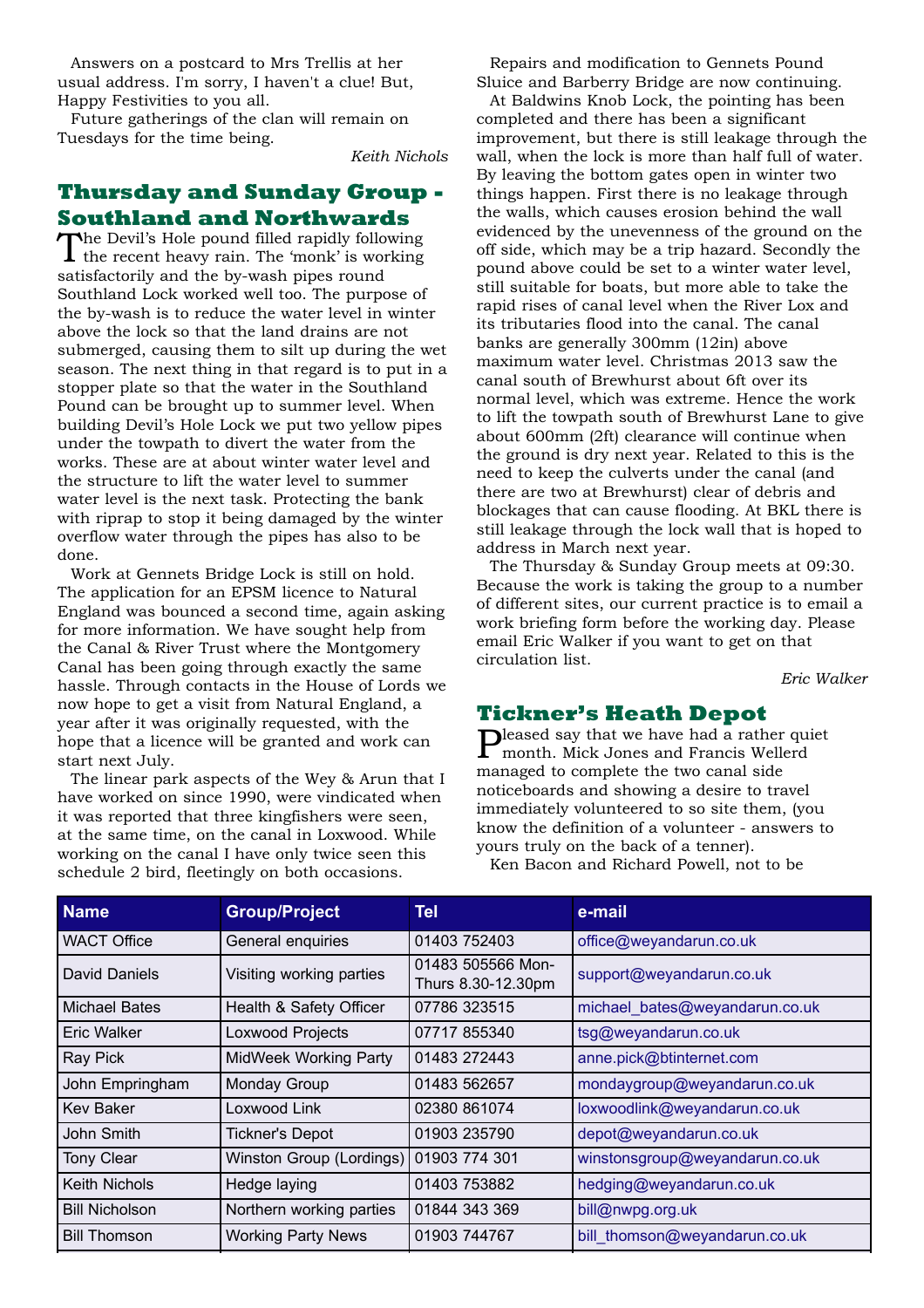outdone in the woodworking department, then produced, at quick notice, two signboards, again for use on the canalside. Yours truly got in on the act and turned his hand to varnishing the board to be used as a thermometer for the Compasses Bridge appeal.

The two Davids - that's Kersley and Robson had a trip to the Cactus Farm at Ashington and removed the paper mountain to the skips at Loxwood.

In between we have managed to fit in a few mechanical tasks. One was the repair of one of the Monday Group's mowers. It was found that the throttle lever bracket had snapped, but with the team's usual ingenuity, the kit was soon fixed. After a service it assisted in reducing the height of the grass around the depot. Ken Bacon managed to get the brushcutter he has donated running, so we now have a healthy stock of them.

We have also been kept busy ensuring that Dave Evans has what he needs for the preparatory work for the Compass Bridge project.

Sad to say though, that after a lot of hard work put in in previous months it was found that the Hydrovane compressor was hors de combat. But in this instance it would not rise again, so it was decided to split it from its 16hp engine. Now we have to figure out what to do with this excellent power unit, suggestions anyone.

Well I guess that about it for this month's report. All the best for the festive season.

*John Smith*

### **Mid Week Working Party**

Unfortunately the recent wet weather disrupted the MWWP planned November work. For the first Wednesday of the month, we hoped to have one more visit to Pallingham, but this was cancelled due to the River Arun bursting its banks and preventing us from gaining access to the canal. Further work at Pallingham will now have to wait until next summer. Fortunately, we did have other work on the same day at one of our regular sites, Run Common, where we cleared vegetation from the canal banks.

The second Wednesday was also rained off. However for the last two Wednesdays we were able to work at Loxwood. We worked from Brewhurst

**Working Party Diary**



*Before and after photos at Elmbridge taken by Alan Jennings*

Bridge to Birch Copse, clearing the towpath bank of vegetation that was overhanging the canal and encroaching on the towpath.

A small group of the MWWP also worked two Tuesdays at Elmbridge, where the landowner kindly allowed us to trim back overhanging growth thus enabling the Trust to emphasise to the passing public the proximity of the canal.

*Dave Verrall, on behalf of Ray Pick*

## **Compasses Bridge and Summit level**

 $\int \text{Ork has started to establish the site}$ compound and facilities at Dunsfold Park for the up-coming project to replace Compasses Bridge. Many thanks go to a small band of visiting workers from the NWPG.

The work carried on over a very wet and cold weekend, and included widening and laying hardcore for the access, installing the water

| <b><i>IVOINIIIY FAILY DIAIY</i></b>                       |                                                         |                                               |
|-----------------------------------------------------------|---------------------------------------------------------|-----------------------------------------------|
| Every Sunday and Thursday                                 | Mainly construction work                                | <b>Contact Eric Walker for details</b>        |
| Usually first & third Mondays of the<br>month             | 'Mrs Bucket' - Keeping Up<br>Appearances                | Details from John Empringham                  |
| Every Wednesday                                           | Mid-Week Working Party                                  | Check with Ray Pick for confirmation of venue |
| Every Wednesday (plus Thursday<br>and Sunday as required) | Loxwood Link Maintenance                                | Check with Kev Baker                          |
| Every Wednesday                                           | Maintenance sessions at<br><b>Tickner's Heath Depot</b> | Contact John Smith/Ken Bacon                  |
| <b>Tuesdays or Fridays</b>                                | Winston Harwood Group                                   | Contact Tony Clear for details                |